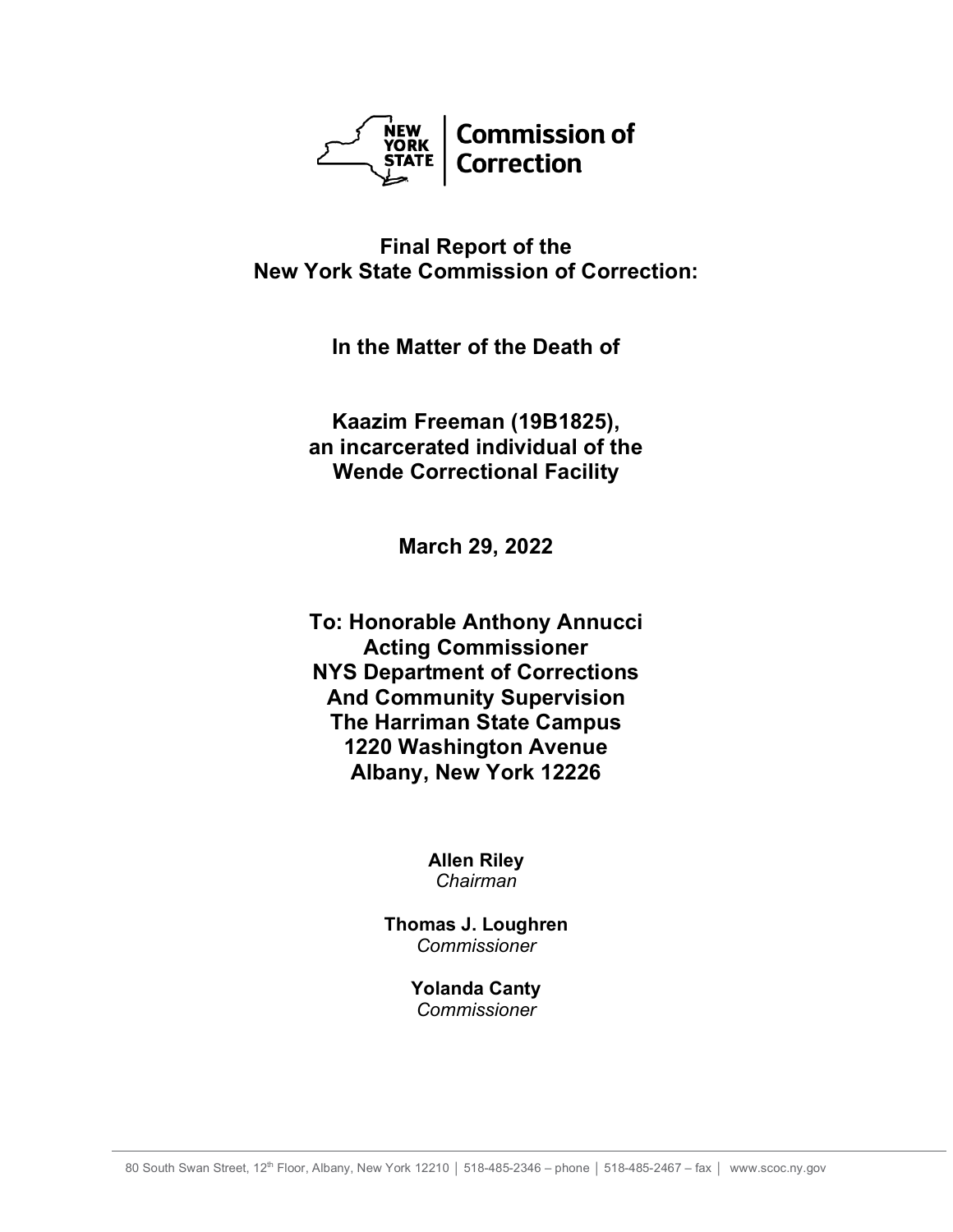## GREETINGS:

WHEREAS, the Medical Review Board has reported to the NYS Commission of Correction pursuant to Correction Law, section 47(1)(d), regarding the death of Kaazim Freeman who died on September 6, 2019, while an incarcerated individual in the custody of the NYS Department of Corrections and Community Supervision at the Wende Correctional Facility, the Commission has determined that the following final report be issued.

## FINDINGS:

- 1. Kaazim Freeman was a 33-year-old male who died on 9/6/19 due to a suicidal hanging while in the custody of the New York State Department of Corrections and Community Supervision (NYS DOCCS) at the Wende Correctional Facility (CF).
- 2. Freeman was born in Rochester, NY. Freeman was survived by one child, his mother, five brothers, and two sisters. There was no information available to the Commission regarding Freeman's education or employment history.



- before being sentenced to seven years in NYS DOCCS.
- 6.
- 7. Freeman was admitted into NYS DOCCS at Wende Correctional Facility (CF) on 7/26/19. Freeman was transferred from Wende CF to Elmira CF on 7/29/19 for program purposes. NYS DOCCS documentation indicated that Freeman was transferred from Elmira CF to Wende CF on 8/12/19 in order to be assessed. This is where Freeman remained until the terminal event.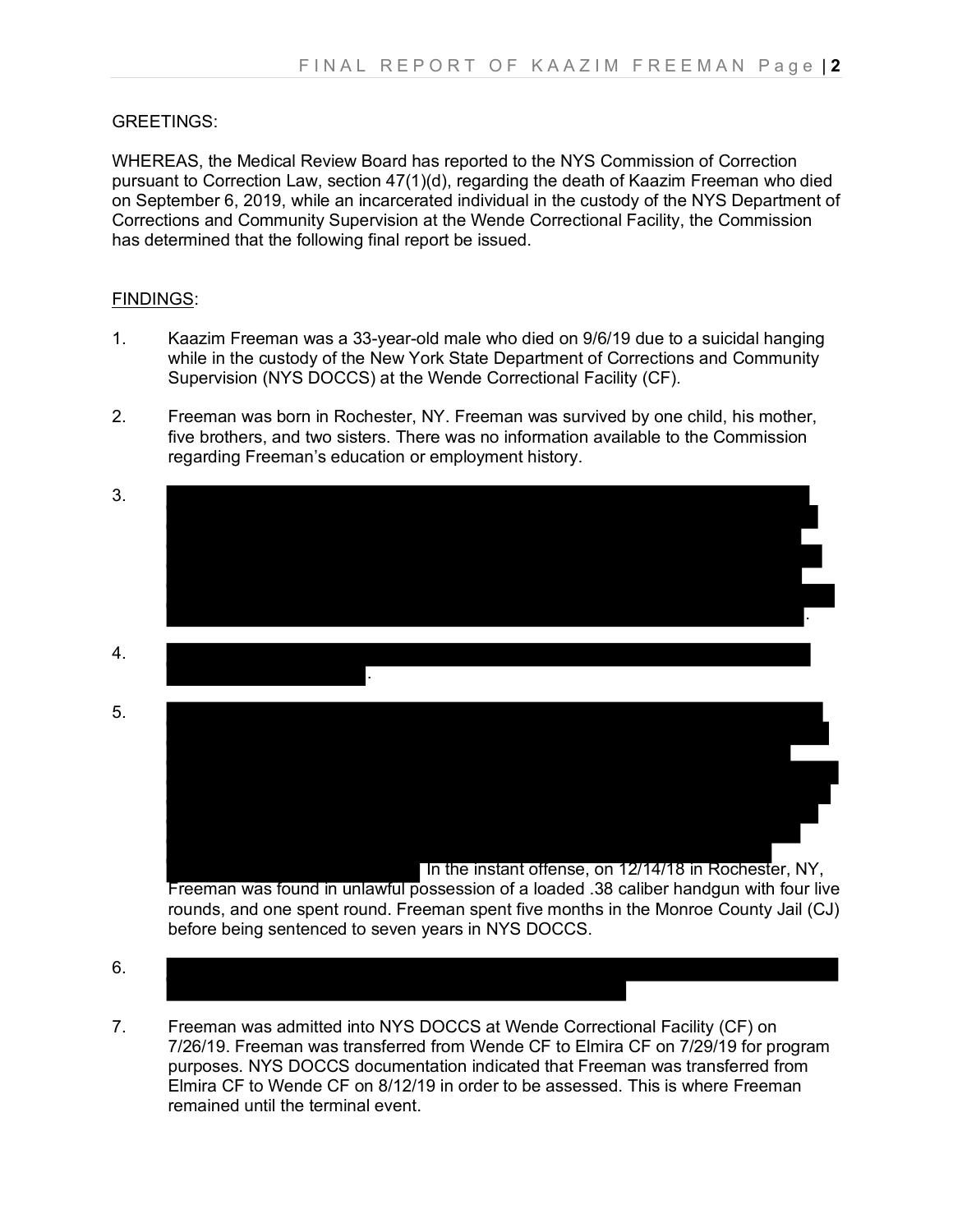- 8. Freeman did not acquire any disciplinary infractions during this NYS DOCCS incarceration.
- 9.
- 10. On 9/5/19 at 7:30 p.m., CO J.C. filled out a Mental Health Referral for Freeman. Documentation indicated that Freeman engaged in strange or unusual behavior which was not specified. Freeman appeared nervous and fearful for no apparent reason, and appeared sad and did not speak. Freeman's hair and body appeared dirty with an offensive odor. Freeman's non-verbal and appearance variations fell into the category for a regular referral to mental health per the Central New York Psychiatric Center Policy (CNYPC) # 1.3, Mental Health Referral that suggested that the referred incarcerated individual that was experiencing serious emotional or behavioral problems and requires that the incarcerated individual be assessed by mental health within 48 hours.

*Per a response to the Commission's preliminary report from the Office of Mental Health dated 1/10/22, the referral form used in this instance was found to be outdated (from 2014) and*

 *Corrective action regarding the forms use was* 

*taken in response to this incident.*

- 11. On 9/6/19, CO B.C-F. documented that at the 5:47 a.m. count, Freeman was sitting upright on the bed with both feet on the floor. During the 6:45 a.m. final rounds, Freeman was alive and breathing laying on his bed.
- 12. On 9/6/19 at 7:15 a.m., CO D.L. was conducting rounds on 3 company and observed Freeman sitting on the floor of A-3-22 cell, Freeman's back was against the cell bars and a garrote was secured around Freeman's neck fashioned from a state sheet that was secured to the top of the cell bars. CO D.L. immediately called a medical emergency. Staff responded with the automated external defibrillator (AED) and the cutdown tool. CO S.L. used the cutdown tool to remove the sheet from around Freeman's neck. COs S.L. and D.S. removed Freeman from the cell and laid Freeman on the floor of the gallery. CO S.L. initiated cardiopulmonary resuscitation (CPR) and CO D.S. applied the AED on Freeman's chest with no shock advised. Medical responded to the scene immediately and requested 911 to be notified.

Lancaster Volunteer Ambulance staff arrived at the scene at 7:34 a.m. and assumed the care of Freeman.

13. Freeman wrote a suicide note to his ex-girlfriend that was retrieved by security staff after the terminal event from Freeman's body. In summary, the note indicated that Freeman